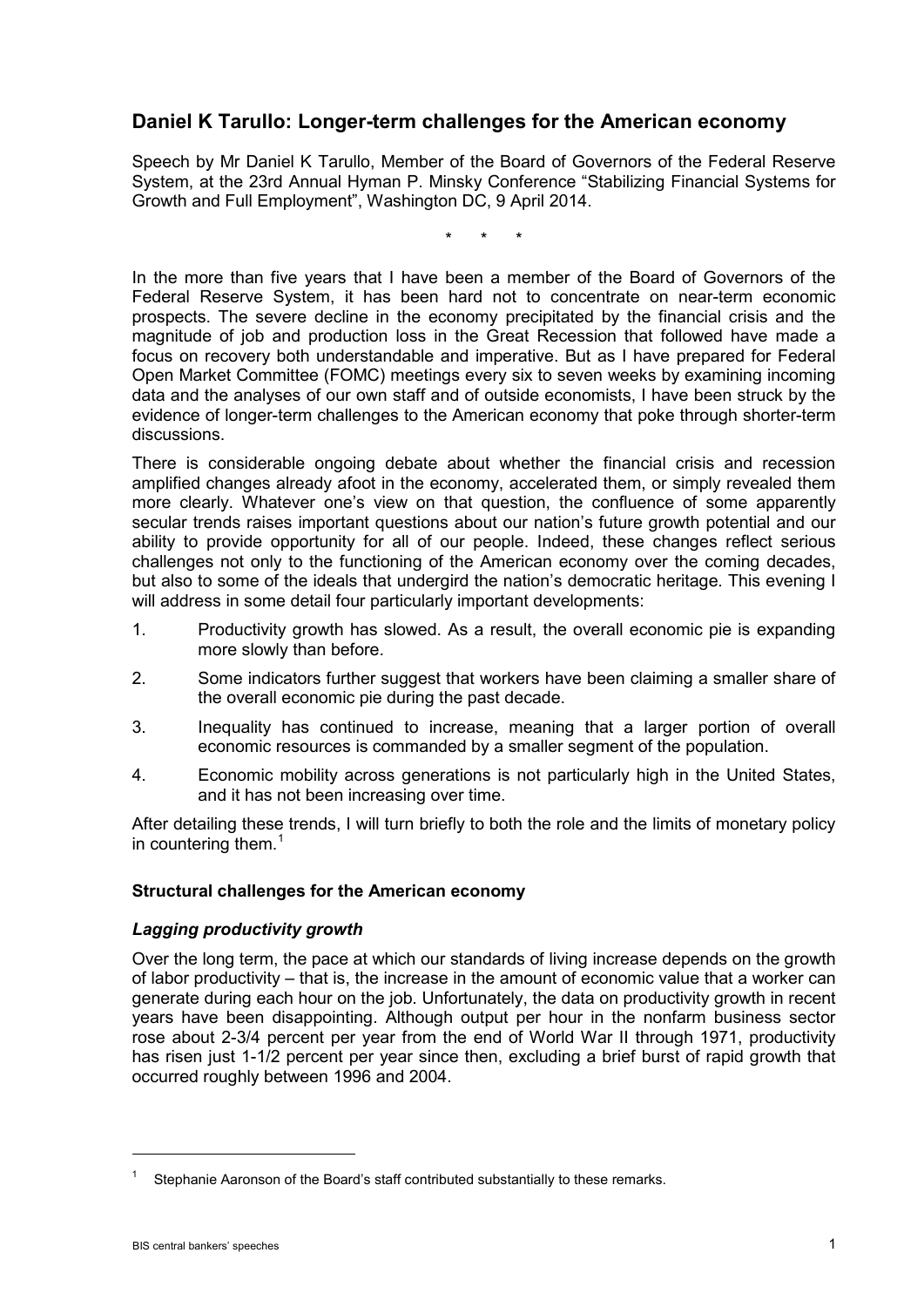Just as it took economists a long time to identify the sources of the surge in productivity that began nearly two decades ago, they are only now beginning to grapple with the more recent slowdown. Some have argued that the burst of productivity growth that began in the mid-1990s was the anomaly, and that the more pedestrian pace of growth over the past decade represents a return to the norm.<sup>[2](#page-1-0)</sup> In this view, the long period of rapid productivity growth that ended in the 1970s grew out of the technological innovations of the first and second Industrial Revolutions. But now, despite continued technological advances, a return to that pace of performance is thought unlikely. In particular, these authors argue that the information technology revolution of the past several decades – including the diffusion of computers, the development of the Internet, and improvements in telecommunications – is unlikely to generate the productivity gains prompted by earlier innovations such as electrification and mass production.

This somewhat pessimistic perspective is far from being conventional wisdom. While productivity has increased less rapidly in recent years than during the first three-fourths of the 20th century, per capita income (a statistic available over a longer time span) is still rising more quickly than it was even during the second Industrial Revolution. Indeed, some have argued that the problem with new technology is not with productivity growth but with our ability to capture the productivity in our statistics. Moreover, many economists and technophiles remain optimistic that we have yet to fully realize the potential of the information revolution, and that technological change will continue to bring inventions and productivity enhancements that we cannot imagine today.<sup>[3](#page-1-1)</sup> This view holds that there is no reason productivity could not continue to rise in line with its long-term historical average.<sup>[4](#page-1-2)</sup>

It must be noted that, even among the productivity optimists, there are differences over how the expected progress will affect job creation and income distribution. In particular, some in this camp believe that we are likely to see a continuation of the pattern by which recent productivity growth seems to have mostly benefited relatively skilled workers. It may also have favored returns to capital investment, as opposed to labor, in greater proportion than past productivity gains.

While there is some reason for optimism about the prospects for technological progress, there are grounds for concern over the decline in the dynamism of the U.S. labor market, an attribute that has contributed to productivity growth in the past and has traditionally distinguished the United States from many other advanced economies. Historically, the U.S. labor market has been characterized by substantial geographic mobility. Our high rates of geographic mobility are one facet of the overall dynamism of our labor market, which is also manifest in the continual churning of jobs through hirings and separations, as well as firm expansions and contractions – a process that the economist Joseph Schumpeter called

<span id="page-1-0"></span><sup>2</sup> See, for example, Tyler Cowen (2011), *The Great Stagnation: How America Ate All the Low-Hanging Fruit of Modern History, Got Sick, and Will (Eventually) Feel Better (New York: Dutton); Robert J. Gordon (2010),* ["Revisiting U.S. Productivity Growth over the Past Century with a View of the Future,"](http://www.nber.org/papers/w15834) NBER Working Paper Series 15834 (Cambridge, Mass.: National Bureau of Economic Research, March); and Robert J. Gordon (2012), ["Is U.S. Economic Growth Over? Faltering Innovation Confronts the Six Headwinds,"](http://www.nber.org/papers/w18315) NBER Working Paper Series 18315 (Cambridge, Mass.: National Bureau of Economic Research, August).

<span id="page-1-1"></span><sup>3</sup> See, for example, Erik Brynjolfsson and Andrew McAfee (2011), *Race Against the Machine: How the Digital Revolution Is Accelerating Innovation, Driving Productivity, and Irreversibly Transforming Employment and the Economy* (Lexington, Mass.: Digital Frontier Press); Erik Brynjolfsson and Andrew McAfee (2014), *The Second Machine Age: Work, Progress, and Prosperity in a Time of Brilliant Technologies* (New York: W.W. Norton & Company); and Martin Neil Baily, James Manyika, and Shalabh Gupta (2013), "<u>U.S. Productivity</u> [Growth: An Optimistic Perspective,"](http://ideas.repec.org/a/sls/ipmsls/v25y20131.html) *International Productivity Monitor,* no. 25 (Spring), pp. 3–12. See also Ben Bernanke (2013), "<u>Economic Prospects for the Long Run</u>," speech delivered at Bard College at Simon's Rock, Great Barrington, Mass., May 18.

<span id="page-1-2"></span>See, for example, David M. Byrne, Stephen D. Oliner, and Daniel E. Sichel (2013), "Is the Information [Technology Revolution Over?](http://ideas.repec.org/a/sls/ipmsls/v25y20133.html)*" International Productivity Monitor*, no. 25 (Spring), pp. 20–36.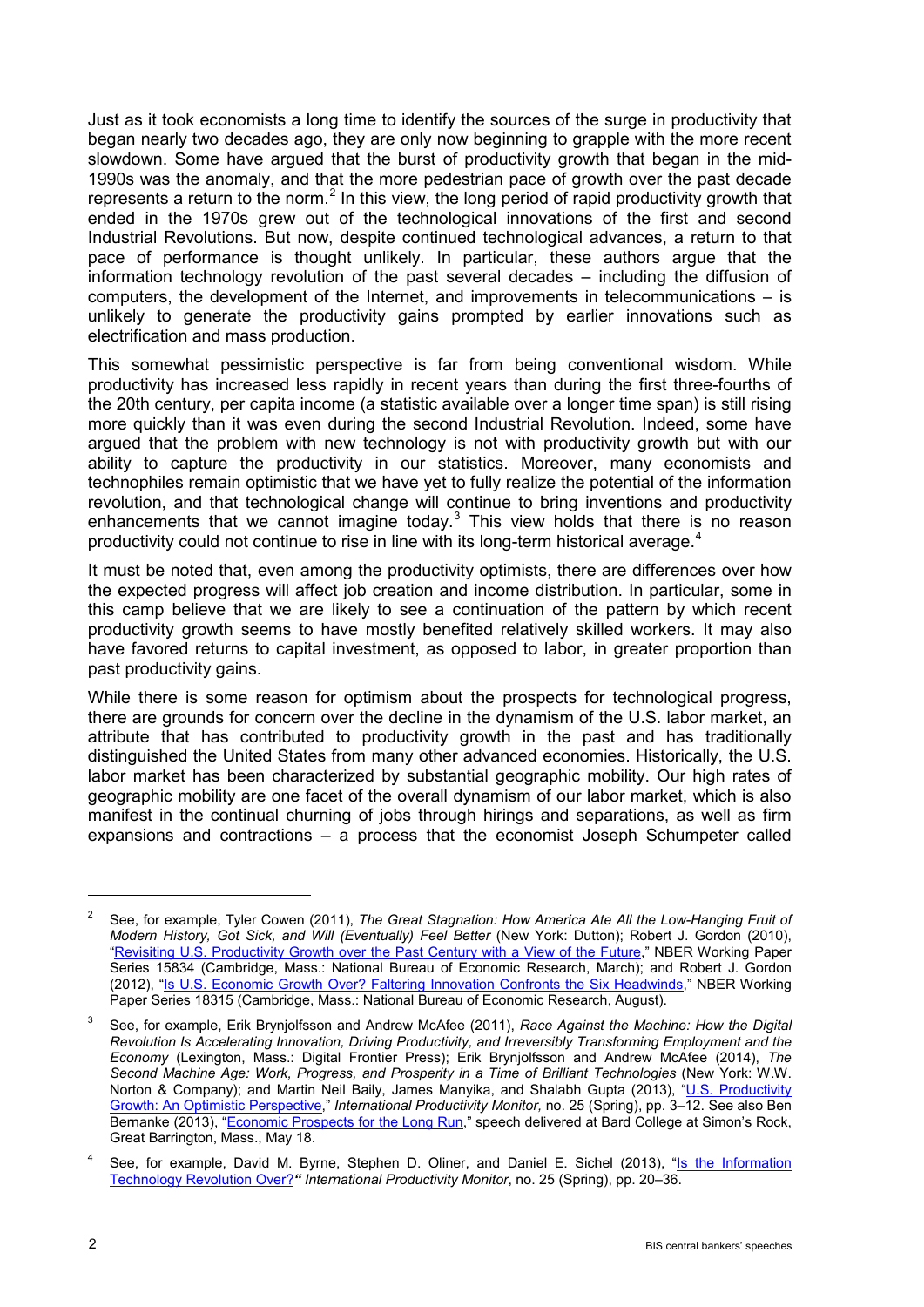"creative destruction." [5](#page-2-0) To give a sense of the magnitude of this process, while *net* job gains and losses are typically measured in the hundreds of thousands each calendar quarter, *gross* job creation and destruction commonly run at a pace of roughly *7 million* jobs each quarter. Creative destruction has been shown to improve productivity as jobs that have low productivity are replaced with jobs that yield greater productivity.<sup>[6](#page-2-1)</sup>

However, a variety of data indicate that this feature of labor market dynamism has diminished. Since the 1980s, internal migration in the United States over both long and short distances has declined. To give an example, the rate of cross-state migration was less than half as large in 2011 as its average over the period from 1948 to 19[7](#page-2-2)1.<sup>7</sup> And, while we still see the level of employment rising and falling over the business cycle, the gross flows of people between jobs and of jobs across firms that underlie the observed aggregate changes have fallen over the past 15 years.

At this point, we do not have a full understanding of the factors contributing to the decline in labor market dynamism. As a number of economists who have studied the issue have pointed out, some of the explanations may be benign or even positive. $8$  For instance, the aging of the population accounts for some of the decline in migration and job churning, as older individuals are less likely to move and change jobs; such demographic factors probably do not represent an adverse reduction in dynamism. Moreover, some of the decline in turnover could be the result of individuals and firms finding productive job matches more quickly than before. For many employers and workers, the Internet has reduced the cost of posting job openings and the cost of searching for jobs. This more efficient process could result in better matches between firms and workers and thus fewer separations. Similarly, a reduction in firm uncertainty about the costs and benefits of investing could reduce firm-level churning in jobs. In both cases, workers and firms are able to achieve a good outcome with less turnover and presumably no loss of productivity.

While it seems possible that improved information could be a force behind the reduction in geographic mobility and labor turnover, there are less benign possibilities as well. For instance, an increase in the costs to firms of hiring and firing individuals or an increase in the costs to individuals of changing jobs could lead to fewer productivity-enhancing job changes. Alternatively, the reduction in churning could itself be a function of slower productivity growth, as slower productivity growth implies lower benefits to forming new matches.

One recent trend that is particularly disturbing is stagnation in the formation of new firms. Statistics from the Bureau of Labor Statistics (BLS) show that the number of establishments in operation for less than one year rose between the mid-1990s, when the data start, and the early 2000s. But, smoothing through the ups and downs of the business cycle, new firm formation has been roughly flat since then. Moreover, the number of individuals working at such firms stands almost 2 million below its peak in 1999. Given the role of innovation by entrepreneurs and the well-documented importance of successful young firms in creating jobs, these trends are disheartening.

<span id="page-2-0"></span><sup>5</sup> Joseph A. Schumpeter (1942), *Capitalism, Socialism, and Democracy* (New York: Harper & Brothers).

<span id="page-2-1"></span><sup>&</sup>lt;sup>6</sup> See, for example, Lucia Foster, John Haltiwanger, and C. J. Krizan (2001), "Aggregate Productivity Growth: Lessons from Microeconomic Evidence," in Edward Dean, Michael Harper, and Charles Hulten, eds., *New Developments in Productivity Analysis* (Chicago: University of Chicago Press); and Lucia Foster, John Haltiwanger, and C. J. Krizan (2006), "Market Selection, Reallocation, and Restructuring in the U.S. Retail [Trade Sector in the 1990s,](http://ideas.repec.org/a/tpr/restat/v88y2006i4p748-758.html)" *Review of Economics and Statistics,* vol. 88 (November), pp. 748–58.

<span id="page-2-2"></span><sup>7</sup> For more information on the rate of cross-state migration, see Raven Molloy, Christopher L. Smith, and Abigail Wozniak (2013), ["Declining Migration within the U.S.: The Role of the Labor Market,](http://www.federalreserve.gov/pubs/feds/2013/201327/201327abs.html)" Finance and Economics Discussion Series 2013–27 (Washington: Board of Governors of the Federal Reserve System, September).

<span id="page-2-3"></span>For additional details on the decline in labor market dynamism, see Henry R. Hyatt and James R. Spletzer (2013), ["The Recent Decline in Employment Dynamics \(PDF\),](http://www2.census.gov/ces/wp/2013/CES-WP-13-03.pdf)" Center for Economic Studies Working Paper Series 13–03 (Washington: U.S. Census Bureau, March).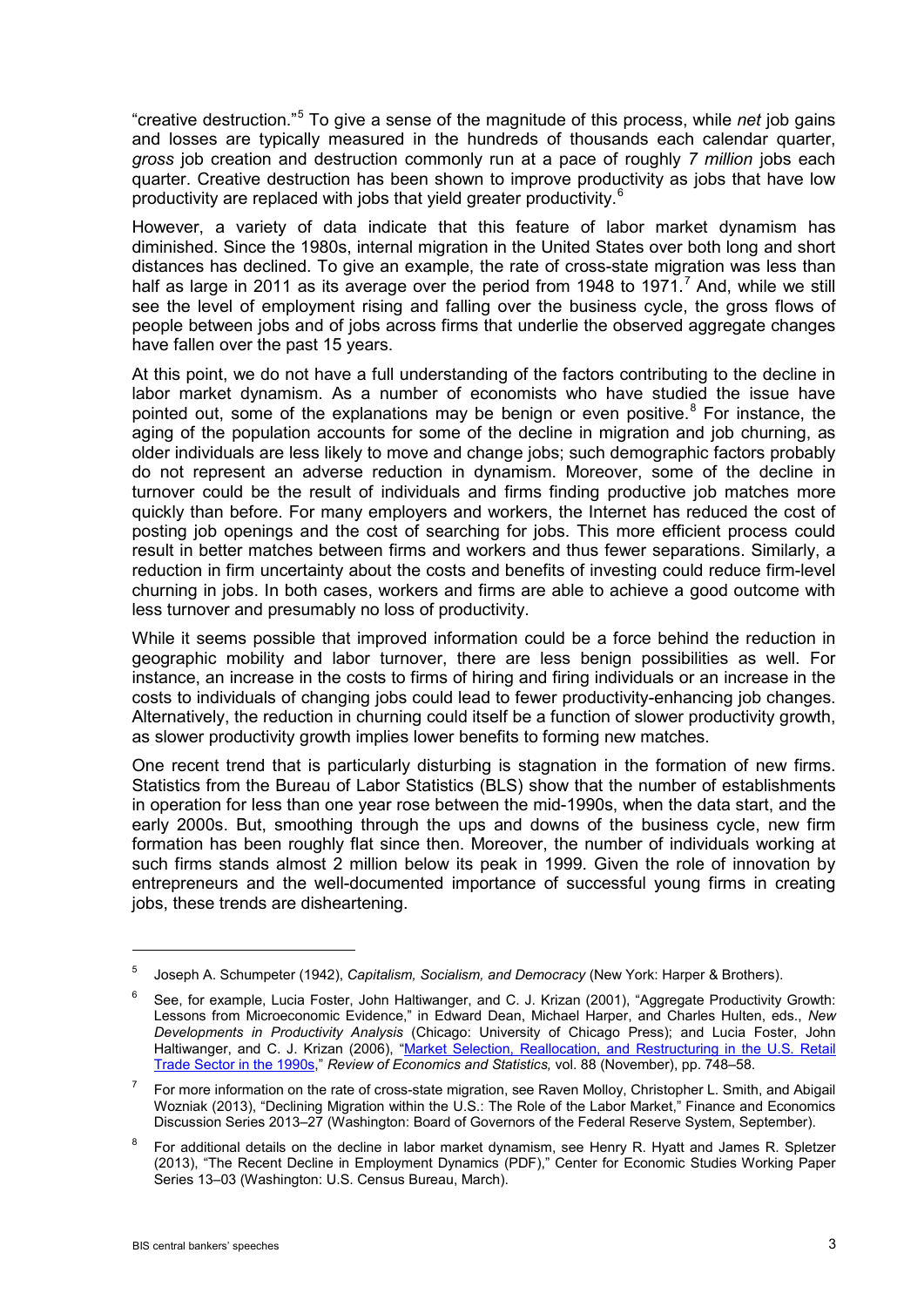## *The lagging share of national income accruing to workers*

A second adverse development in recent years has been the apparent reduction in the share of overall national income that accrues to workers. Here I will be brief and suggestive because the scholarship is far from settled. But the basic trends in the data are troubling. Labor's share of total income generated in the nonfarm business sector has been on a downtrend since the 1980s and has fallen sharply since the turn of the millennium. It stood at 56 percent at the end of 2013, the lowest level since the BLS began collecting data on the measure in 1948.

To be sure, various conceptual and measurement challenges make it difficult to compute labor's share of income with any degree of precision. However, taken at face value, these data have significant implications for the distribution of income in our society, given how skewed the holdings of capital are. Economists have focused less attention on the factors underlying the apparent decline in labor's share of income than they have on the rise in income inequality in general, but among the candidates are technological change, which has allowed for the substitution of capital for labor in the handling of routine tasks, an increase in firm bargaining power, and perhaps a decline in competition in product markets.

### *The increase in inequality*

Of the trends I have identified, the one that has received the largest amount of press attention recently is the rise in income inequality. While income inequality has been increasing since the 1970s, over the past two decades the process has been characterized by what some have called polarization, with those at the top of the distribution accumulating a significantly larger share of income, those at the bottom of the distribution experiencing modest relative gains, and those in the middle of the income distribution falling further behind in relative terms.

Gauging by one fairly comprehensive measure of income used by the Congressional Budget Office, the share of income garnered by those in the top 1 percent of the distribution more than doubled between 1979 and 2007 to about 17 percent, while the share accruing to those in the 1st through 80th percentiles fell [9](#page-3-0) percentage points.<sup>9</sup> And while it is true that those at the upper end of the income distribution were disproportionately affected during the financial crisis, with the result that inequality actually fell a bit in the wake of the recession, high earners also appear to be benefiting disproportionately from the recovery. Thus, the crisis does not seem really to have changed the trajectory of inequality.

As interesting as these statistics on inequality are, they obscure a key part of the story – one that has been an important part of our identity as Americans: whether a family has the ability, through hard work, to attain a better standard of living. And on that point, we find that households in the middle and lower parts of the earnings distribution have experienced, at best, only modest improvements in inflation-adjusted income.<sup>[10](#page-3-1)</sup> Between 1979 and 2007, households in the middle quintile of the income distribution – a functional definition of the middle class – saw their real labor income (adjusted for household size) rise only about 3 percent. Meanwhile, households in the bottom one-fifth of the distribution did a bit better, experiencing about a 24 percent rise, although this figure reflects an improvement of just 1 percent per year, and that from a very low base. In contrast, income rose more than 70 percent among households in the top one-fifth of the earnings distribution.

<span id="page-3-0"></span>This measure of income accounts for total compensation, including health benefits, and capital income, government transfers, and taxes while also adjusting for household size. See Congressional Budget Office (2011)[,](http://www.cbo.gov/publication/42729) [Trends in the Distribution of Household Income between 1979 and 2007](http://www.cbo.gov/publication/42729) (Washington: CBO, October).

<span id="page-3-1"></span><sup>&</sup>lt;sup>10</sup> This measure of income covers total compensation, including benefits, and adjusts for household size. See Congressional Budget Office, *Trends in the Distribution of Household Income,* in note 9.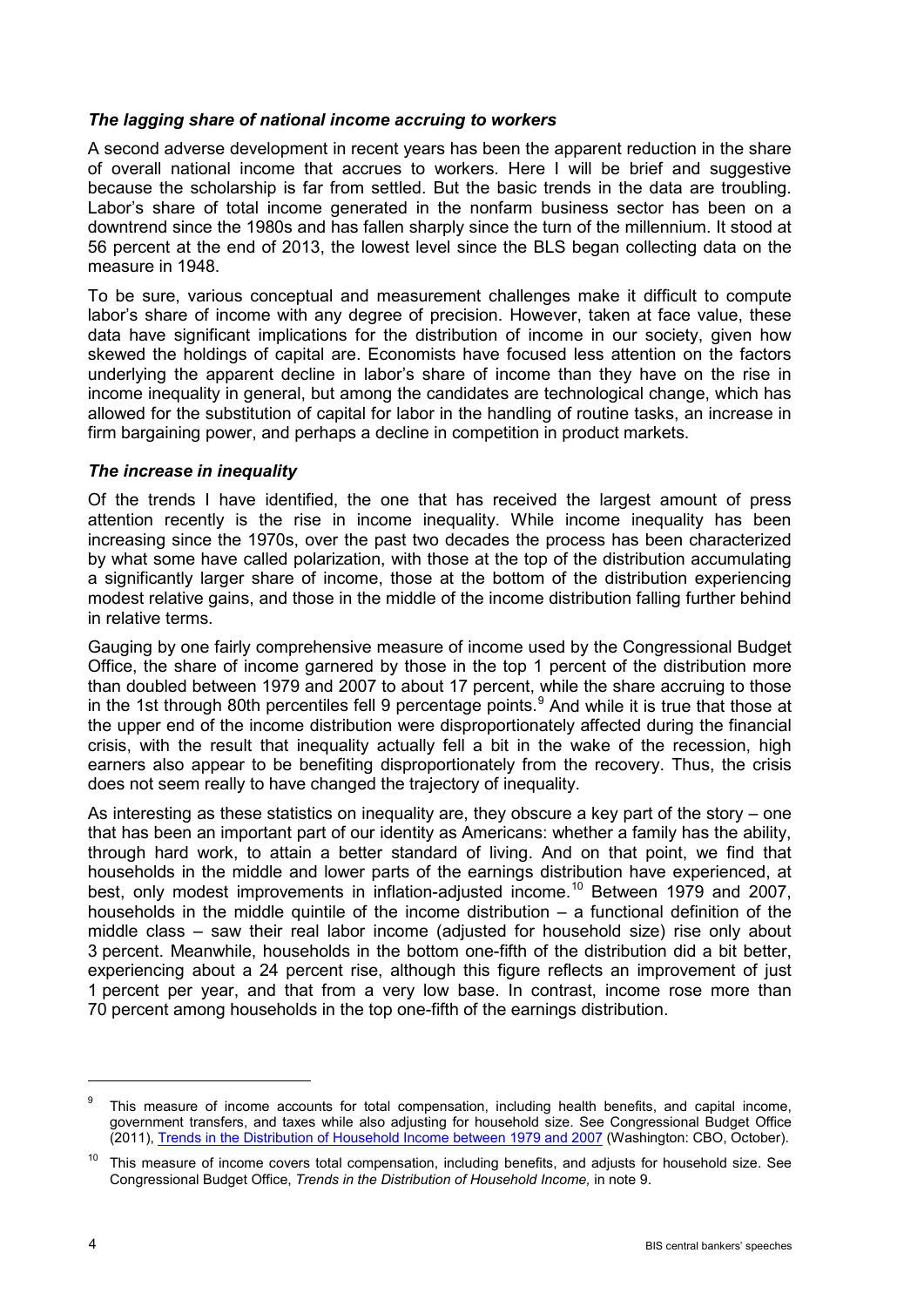The polarization of the labor income distribution has been mirrored in the types of jobs we are creating. Since the 1990s, job gains have been concentrated at the upper and lower ends of the earnings distribution. There have been healthy gains in employment in highly paid occupations, such as computer and information systems managers, and a rise in lowpaid jobs, such as home health-care workers, but growth has been much slower in occupations with earnings in the middle of the distribution, such as machinists. This trend accelerated during the Great Recession and the ensuing recovery. For example, food services, retail, and employment services, all low-wage industries, accounted for nearly 45 percent of net employment growth from the start of the recovery through early 2012, while employment in a number of industries that offer good jobs for mid-wage workers – including construction, manufacturing, and finance, insurance, and real estate – did not grow in those years or grew too slowly to make up for their job losses during the recession.<sup>[11](#page-4-0)</sup>

There is no single explanation for the rise in inequality and the decline in the share of jobs that provide a middle-class standard of living. Economists generally agree that technological change and globalization have played a role.<sup>[12](#page-4-1)</sup> Both of these forces have reduced the demand for workers whose jobs had involved routine work that can easily be mechanized or offshored while, at the same time, increasing the productivity of higher-skilled workers. However, it is less clear whether technology and globalization are sufficient explanations for the increased share of income going to those at the very top of the income distribution. It may be that by increasing the effective size of the markets for their skills, technological change and globalization can also explain some of the large increase in earnings of top athletes, musicians, and even chief executive officers. In the popular press, the phenomenon of the very few reaping enormous windfalls has become known as the winner-take-all economy. However, other researchers have noted that a large share of the top earners is found in industries such as finance and law, suggesting that deregulation, corporate governance, and tax policy may have also played a role in the trend toward rising inequality.

#### *Economic mobility has not increased to mitigate higher inequality*

Despite the fact that rising inequality has compounded the stakes associated with one's position in the income distribution, mobility up and down the economic ladder from one generation to the next in the United States has been stagnant. Work by Raj Chetty and his coauthors using income tax data has shown that a child who was born in the early 1990s had about the same chance of moving up in the income distribution as a child born in the 1970s.<sup>[13](#page-4-2)</sup> Combining these results with previous research suggests that mobility has not increased in the postwar era. And, despite the long-held view of the United States as the land of opportunity, we actually fall short of other advanced economies in terms of intergenerational mobility. In the United Kingdom, for example, about 30 percent of sons with low-income parents end up being low-income themselves, while in the United States the comparable figure is over 40 percent.<sup>[14](#page-4-3)</sup>

<span id="page-4-0"></span><sup>&</sup>lt;sup>11</sup> For more information on this trend, see National Employment Law Project (2012), "The Low-Wage Recovery [and Growing Inequality \(PDF\),](http://www.nelp.org/page/-/Job_Creation/LowWageRecovery2012.pdf?nocdn=1)" data brief (New York: NELP, August).

<span id="page-4-1"></span> $12$  The literature on the reasons for the rise in inequality is extensive, but one recent work that tries to address the issue is David H. Autor, David Dorn, and Gordon H. Hanson (2013), "Untangling Trade and Technology: [Evidence from Local Labor Markets,](http://www.nber.org/papers/w18938)" NBER Working Paper Series 18938 (Cambridge, Mass.: National Bureau of Economic Research, April).

<span id="page-4-2"></span><sup>&</sup>lt;sup>13</sup> For a discussion of mobility in income distribution, see Raj Chetty, Nathaniel Hendren, Patrick Kline, Emmanuel Saez, and Nicholas Turner (2014), "Is the United States Still a Land of Opportunity? Recent [Trends in Intergenerational Mobility,](http://www.nber.org/papers/w19844)" NBER Working Paper Series 19844 (Cambridge, Mass.: National Bureau of Economic Research, January).

<span id="page-4-3"></span><sup>&</sup>lt;sup>14</sup> For more information on intergenerational mobility, see Markus Jäntti, Bernt Bratsberg, Knut Røed, Oddbjørn Raaum, Robin Naylor, Eva Österbacka, Anders Björklund, and Tor Eriksson (2006), ["American Exceptionalism](http://ftp.iza.org/dp1938.pdf)  [in a New Light: A Comparison of Intergenerational Earnings Mobility in the Nordic Countries, the United](http://ftp.iza.org/dp1938.pdf)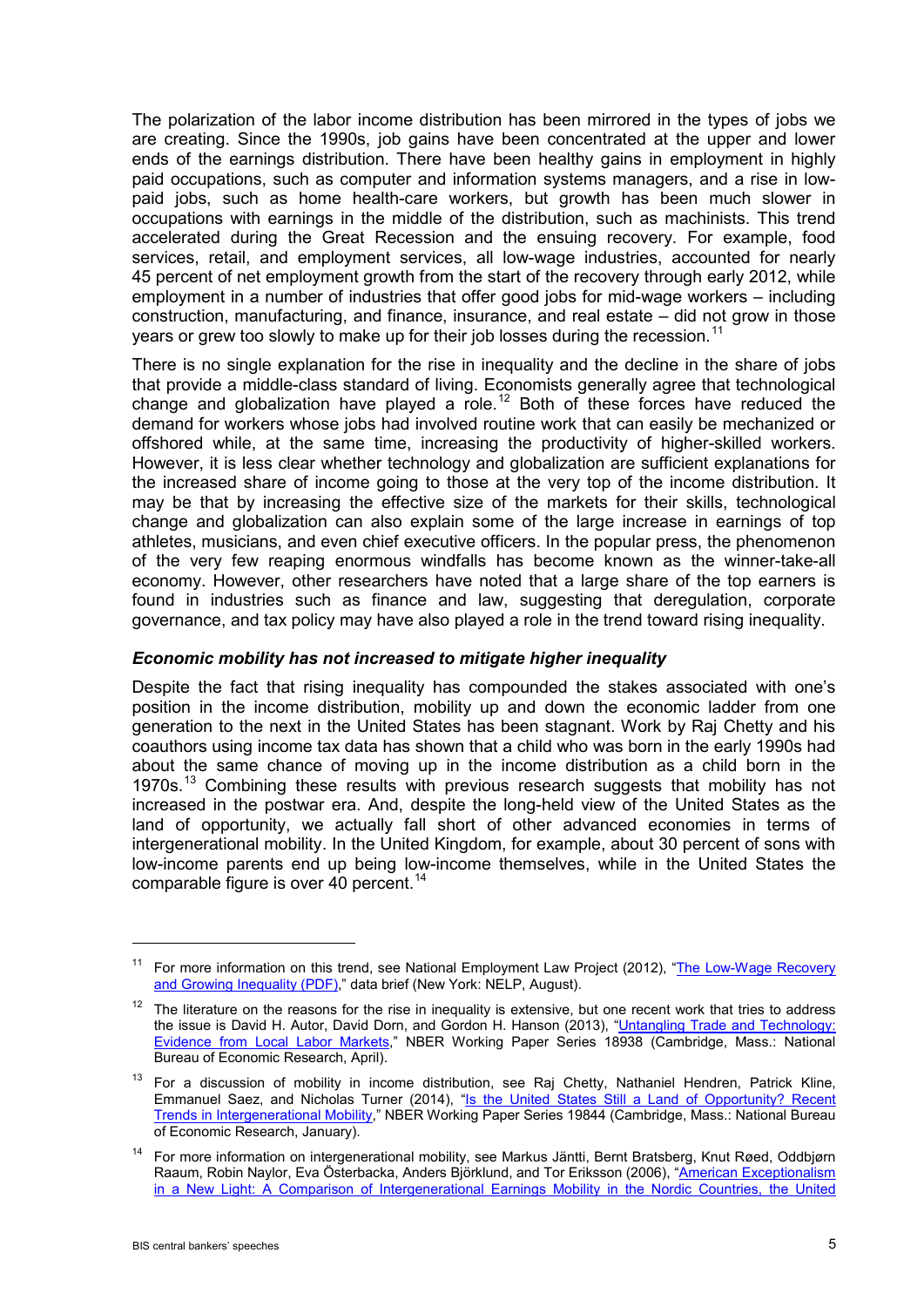## **The role of monetary policy**

As must be apparent, the challenges I have discussed are not susceptible to easy or rapid solution. It is equally apparent that monetary policy cannot be the only, or even the principal, tool in addressing these challenges. But that is not to say it is irrelevant. There is not as sharp a demarcation between cyclical and structural problems as is sometimes suggested. Monetary policies directed toward achieving the statutory dual mandate of maximum employment and price stability can help reduce underemployment associated with low aggregate demand. And, to the degree that monetary policy can prevent cyclical phenomena such as high unemployment and low investment from becoming entrenched, it might be able to improve somewhat the potential growth rate of the economy over the medium term.<sup>[15](#page-5-0)</sup>

More generally, reducing labor market slack can help lay the foundation for a more sustained, self-reinforcing cycle of stronger aggregate demand, increased production, renewed investment, and productivity gains. Similarly, a stronger labor market can provide a modest countervailing factor to income inequality trends by leading to higher wages at the bottom rungs of the wage scale.

The very accommodative monetary policy of the past five years has contributed significantly to the extended, moderate recoveries of gross domestic product (GDP) and employment. To this point, however, there has not been a corresponding upturn in wages. To be sure, there have been notable wage increases in specific areas of the country enjoying economic growth much higher than the national average. And, as is nearly always the case, labor shortages in discrete skilled job categories may be placing some upward pressures on wages for those jobs (though, judging by such aggregate data as we have, not by as much as one might have thought based on the widespread anecdotal reports of skilled labor shortages).

But one sees only the earliest signs of a much-needed, broader wage recovery. Compensation increases have been running at the historically low level of just over 2 percent annual rates since the onset of the Great Recession, with concomitantly lower real wage gains. The reasons for the lag in wage gains in the context of continuing moderate growth are not totally clear. Nominal wage rigidity on the downside may have played a role to the extent that employers were reluctant to cut nominal wages even in the period from late 2008 to early 2009, when they were eliminating jobs in staggering numbers. The secular labor market factors mentioned earlier are also likely relevant.

There is, of course, also a debate around the question of how much of current unemployment – particularly long-term unemployment – is structural and thus how much slack still exists in labor markets. Last week Chair Yellen explained why substantial slack very likely remains. I would add to her explanation only the observation that, in the face of some uncertainty as to how best to measure slack, we are well advised to proceed pragmatically. We should remain attentive to evidence that labor markets have actually tightened to the point that there is demonstrable inflationary pressure that would place at risk maintenance of the FOMC's stated inflation target (which, of course, we are currently not meeting on the downside). But we should not rush to act preemptively in anticipation of such pressures based on arguments about the potential increase in structural unemployment in recent years.

In this regard, the issue of how much structural damage has been suffered by the labor market is of less immediate concern today in shaping monetary policy than it might have

[Kingdom, and the United States \(PDF\),](http://ftp.iza.org/dp1938.pdf)" IZA Discussion Paper Series 1938 (Bonn, Germany: Institute for the Study of Labor, January).

<span id="page-5-0"></span><sup>&</sup>lt;sup>15</sup> For details on the potential growth rate of the economy, see Dave Reifschneider, William Wascher, and David Wilcox (2013), "Aggregate Supply in the United States: Recent Developments and Implications for the [Conduct of Monetary Policy,"](http://www.federalreserve.gov/pubs/feds/2013/201377/201377abs.html) Finance and Economics Discussion Series 2013–77 (Washington: Board of Governors of the Federal Reserve System, November).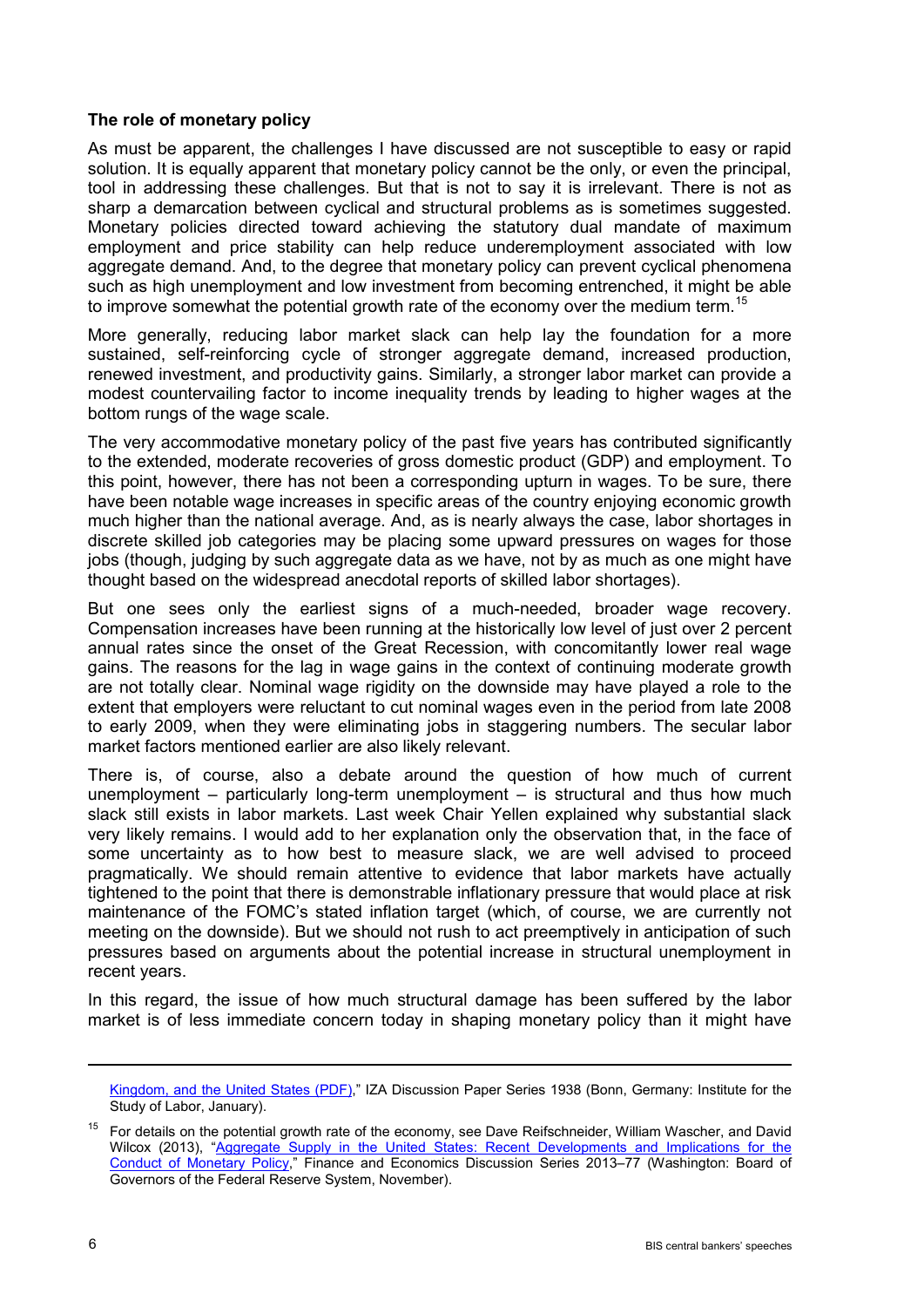been had we experienced a period of rapid growth during the recovery. Remember that, just a few years ago, many forecasters – in and out of the Federal Reserve – were projecting growth rates at an annualized rate of 4 percent or greater for at least a year. That expectation raised the question of whether a reasonably rapid tightening in monetary policy might at some point be needed. But now, in part because we did not have such a spike in the early stages of recovery and instead have had modest growth in place for several years, it seems less likely that we will experience a growth spurt in the next couple of years that would engender concerns about rapid wage pressures and changes in inflation expectations.

### **The importance of a national investment agenda**

In short, by promoting maximum employment in a stable inflation environment around the FOMC target rate, monetary policy can help set the stage for a vibrant and dynamic economy. But there are limits to what monetary policy can do in counteracting the longerterm trends I have discussed. In economic research and in policy debates, we need more focus on these issues and more attention to concrete proposals to address them. I would suggest that one element, though by no means the only one, in such a program is a wellformulated government investment agenda.

A pro-investment policy agenda by the government could help address some of our nation's long-term challenges by promoting investment in human capital, particularly for those who have seen their share of the economic pie shrink, and by encouraging research and development and other capital investments that increase the productive capacity of the nation.

There is already a well-known list of investments that have been shown to be successful. For instance, early childhood education can increase the educational attainment of children from low-income families as well as improve other outcomes.<sup>[16](#page-6-0)</sup> In addition, recent innovations in job training programs, which more tightly link the training to the needs of employers in sectors of the economy with a demand for workers, have been shown to increase both the employment and wages of participants.<sup>[17](#page-6-1)</sup>

Investment in basic research by the federal government is another area in which greater investments could yield significant returns and in which a public policy role is warranted because of externalities. Econometric studies suggest that the rates of return to this type of investment can be very high.<sup>[18](#page-6-2)</sup> And a range of policy commentators agree that there is a continuing role for government investment in infrastructure, including various forms of transportation, as a way to enhance productivity. Not too long ago, the American Society of Civil Engineers gave the United States a rating of D on its roads and bridges. Improving that

<span id="page-6-0"></span><sup>&</sup>lt;sup>16</sup> For more information on the effect of early childhood education, see James J. Heckman, Seong Hyeok Moon, Rodrigo Pinto, Peter A. Savelyev, and Adam Yavitz (2010), "<u>The Rate of Return to the HighScope Perry</u> [Preschool Program,](http://ideas.repec.org/a/eee/pubeco/v94y2010i1-2p114-128.html)" *Journal of Public Economics*, vol. 94 (February), pp. 114–28; James Heckman, Rob Grunewald, and Arthur Reynolds (2006), "The Dollars and Cents of Investing Early: Cost-Benefit Analysis in Early Care and Education," *Zero to Three*, vol. 26 (July), pp. 10–17; and Elizabeth U. Cascio and Diane Schanzenbach (forthcoming), "The Impacts of Expanding Access to High-Quality Preschool Education," *Brookings Papers on Economic Activity.*

<span id="page-6-1"></span><sup>&</sup>lt;sup>17</sup> For a discussion of such rates of return, see, for example, Sheila Maguire, Joshua Freely, Carol Clymer, Maureen Conway, and Deena Schwartz (2010), *Tuning in to Local Labor Markets: Findings from the Sectoral Employment Impact Study* (Philadelphia: *Public/Private Ventures*).

<span id="page-6-2"></span><sup>18</sup> See Zvi Griliches (1992), ["The Search for R&D Spillovers,](http://ideas.repec.org/a/bla/scandj/v94y1992i0ps29-47.html)" *Scandinavian Journal of Economics*, vol. 94 (Supplement), pp. S29-S47; and Charles I. Jones (2002), "Sources of U.S. Economic Growth in a World of Ideas," *American Economic Review*, vol. 92 (March), pp. 220–39.